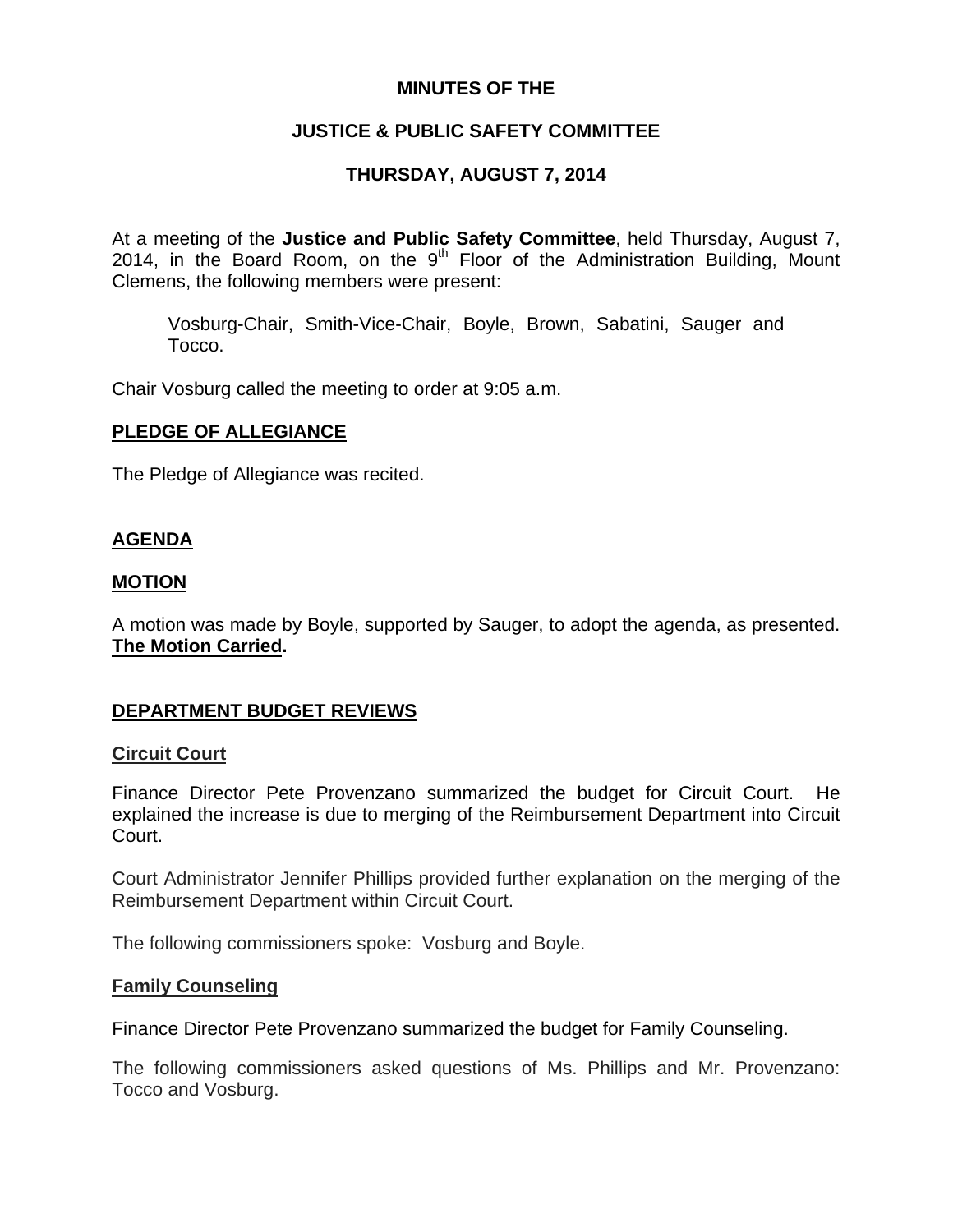### **Jury Commission**

Finance Director Pete Provenzano summarized the budget and noted that it is a small department within the Clerk's Office and the increase is related to contract services.

Chair Vosburg stated that this should have been included with the Clerk's Office's budget review.

#### **Law Library**

Finance Director Pete Provenzano summarized the budget for the Law Library, indicating that the increase is due to the purchase of books.

The following commissioners asked questions: Boyle and Vosburg.

#### **Circuit Court - Circuit Court Program**

Finance Director Pete Provenzano summarized the budget. He explained that the total expenditures have decreased slightly which is due to the position count decreasing one position; the position was transferred into the Circuit Court budget and there is no net impact to the County.

The following commissioner asked questions: Brown.

#### **Circuit Court - Juvenile Accountability Grant**

Finance Director Pete Provenzano summarized the budget.

The following commissioners asked questions of Nicole Faulds, Juvenile Division Director: Brown and Vosburg.

#### **Probate Court**

Finance Director Pete Provenzano summarized the budget for Probate Court. He noted that a majority of the increase is due to court appointed attorney fees.

The following commissioners asked questions of Ms. Phillips and John Brennan, Deputy Court Administrator: Brown, Tocco, Sabatini, Sauger and Boyle.

#### **Probation - Circuit Court**

Finance Director Pete Provenzano summarized the budget.

Ms. Phillips noted that Probation is a separate state run department and located in the Clemens Center.

The following commissioners asked questions: Sabatini and Vosburg.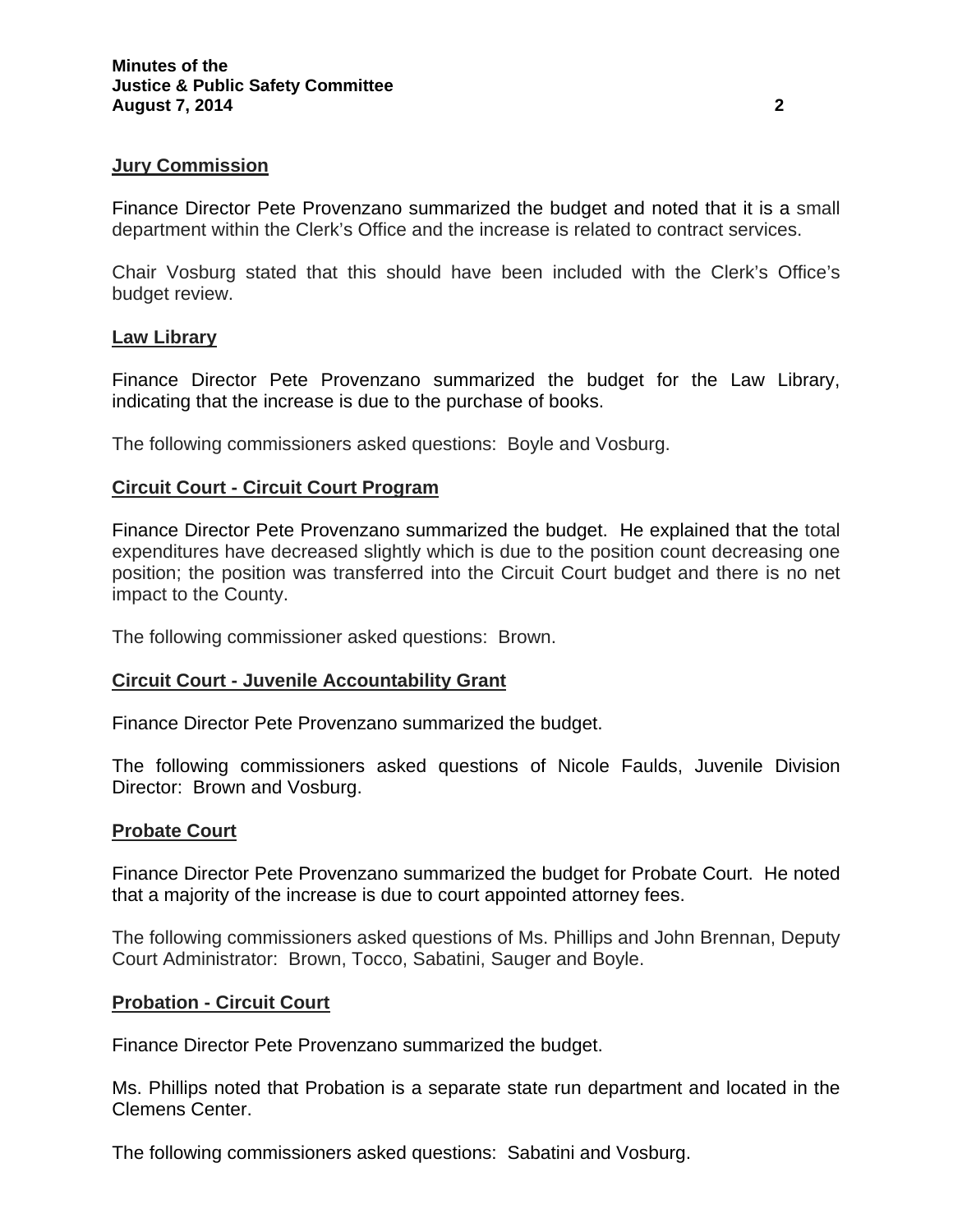### **Juvenile Court**

Finance Director Pete Provenzano summarized the budget for Juvenile Court.

### **Friend of the Court**

Finance Director Pete Provenzano summarized the budget for Friend of the Court.

The following commissioner spoke: Vosburg.

## **District Court – Romeo and District Court - New Baltimore**

Finance Director Pete Provenzano summarized the budgets for both courts.

The following commissioners asked questions of Mr. Provenzano and Ms. Phillips: Tocco, Brown, Smith and Vosburg.

### **Probation - District Court**

Finance Director Pete Provenzano summarized the budget.

The following commissioners spoke: Vosburg, Sabatini and Brown.

### **Community Corrections**

Finance Director Pete Provenzano summarized the budget for Community Corrections. Also present was Director Barbara Caskey.

The following commissioner asked questions: Vosburg.

### **Community Corrections December Grants**

Finance Director Pete Provenzano summarized the budget.

The following commissioners asked questions: Vosburg and Brown.

### **Child Care Fund - DHS Placements**

Finance Director Pete Provenzano summarized the budget.

The following commissioners asked questions of Mr. Provenzano and Ms. Faulds: Brown and Sauger.

## **MOTION**

A motion was made by Sabatini, supported by Brown, to receive and file the budget reviews. **The Motion Carried.**